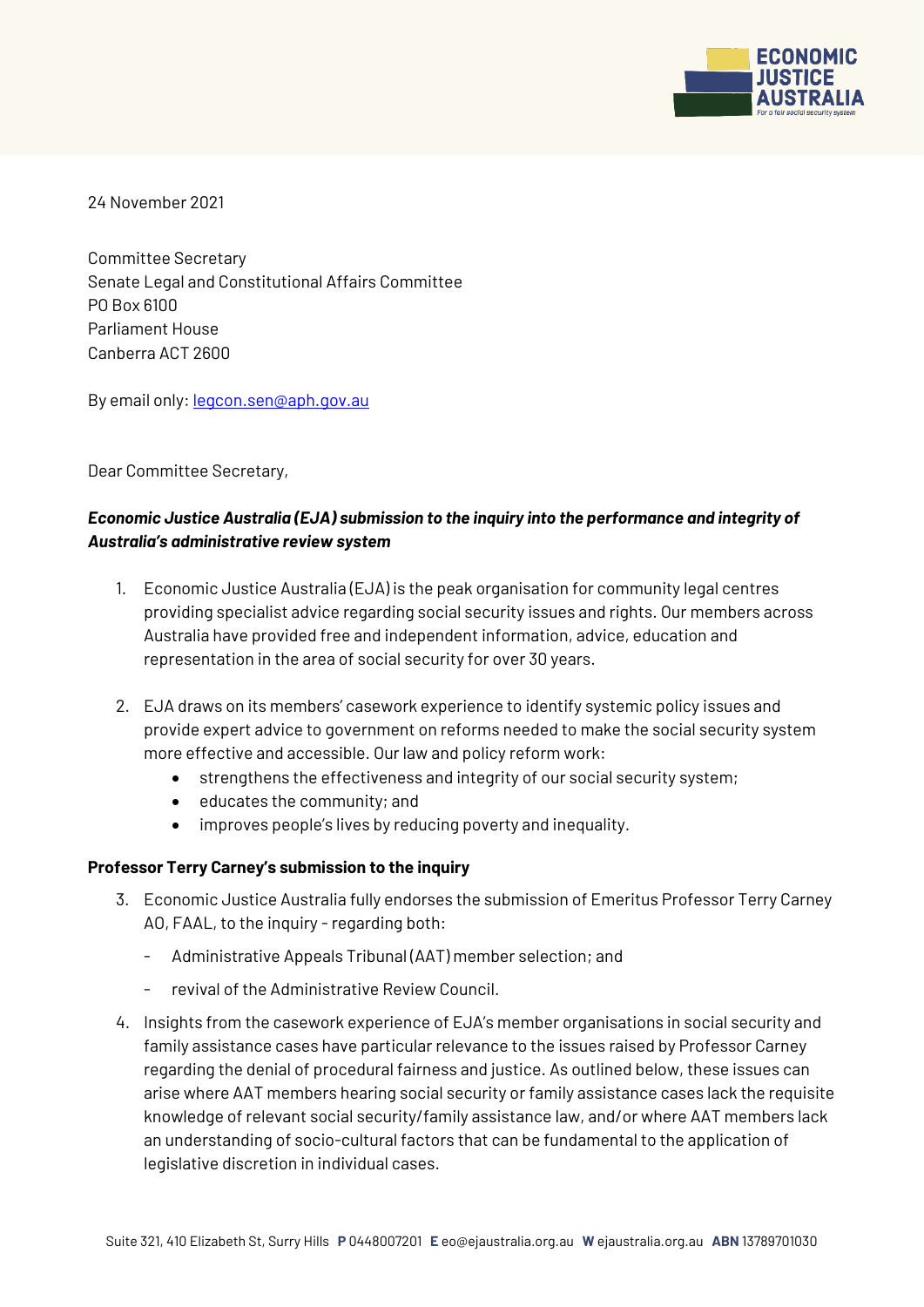

#### **Need for specialist expertise – disability; socio-cultural issues**

- 5. AAT applicants in social security and family assistance matters inevitably come from diverse, often intersecting, backgrounds - including:
	- people with physical or cognitive disability
	- Aboriginal and Torres Strait Islander people
	- recently arrived migrants
	- refugees and asylum seekers, including survivors of torture and trauma
	- people recently released from custodial settings, including young people of diverse backgrounds
	- people experiencing family and domestic violence -including physical violence, coercion and financial control.
- 6. For people among such cohorts, equitable access to procedural fairness and justice in AAT appeals requires that nuanced regard is had to a wide range of issues, all within the context of relevant legislative discretions. This is particularly crucial in certain matters – such as appeals regarding Disability Support Pension eligibility for people with episodic mental illness, whether there are "special circumstances" to waive recovery of a debt, whether a migrant is eligible for Special Benefit, or whether a woman experiencing domestic violence should be assessed as single rather than as a member of a couple.
- 7. Our members' casework experience demonstrates that if AAT members lack the knowledge, expertise and experience to elicit all the relevant information from vulnerable cohorts at a hearing, and appropriately exercise discretion in the application of relevant law and policy, decisions can be made which cause further harm.
- 8. Domestic violence is a case in point. EJA's research reports *How well does Australia's social security system support victims or family and domestic violence?<sup>1</sup>* and *Debt, duress and dob-ins:*  Centrelink compliance processes and domestic violence<sup>2</sup> - include case studies demonstrating how domestic violence has not been appropriately taken into account by AAT members. In one case, the AAT at Tier 1 decided not to waive recovery of a Family Tax Benefit debt for an Aboriginal grandmother experiencing family violence, on the flawed reasoning that "domestic violence and elder abuse is so prevalent in society that it is not uncommon"<sup>3</sup> . In another case, the AAT only waived a compensation preclusion period following legal representation by our member centre, with evidence of how the applicant's husband forced her to spend her compensation payment under duress. The applicant was eventually successful but the appeal took 15 months - causing stress and anxiety for the client that compounded the trauma of the domestic violence.

 $3$  lbid n 1, p32

1

<sup>1</sup> Available a[t https://www.ejaustralia.org.au/wp/general/how-well-does-australias-social-security-system-support-victims-of-family](https://www.ejaustralia.org.au/wp/general/how-well-does-australias-social-security-system-support-victims-of-family-and-domestic-violence/)[and-domestic-violence/](https://www.ejaustralia.org.au/wp/general/how-well-does-australias-social-security-system-support-victims-of-family-and-domestic-violence/)

<sup>2</sup> Available a[t https://www.ejaustralia.org.au/wp/latest-news/debt-duress-and-dob-ins-centrelink-compliance-processes-and-domestic](https://www.ejaustralia.org.au/wp/latest-news/debt-duress-and-dob-ins-centrelink-compliance-processes-and-domestic-violence/)[violence/](https://www.ejaustralia.org.au/wp/latest-news/debt-duress-and-dob-ins-centrelink-compliance-processes-and-domestic-violence/)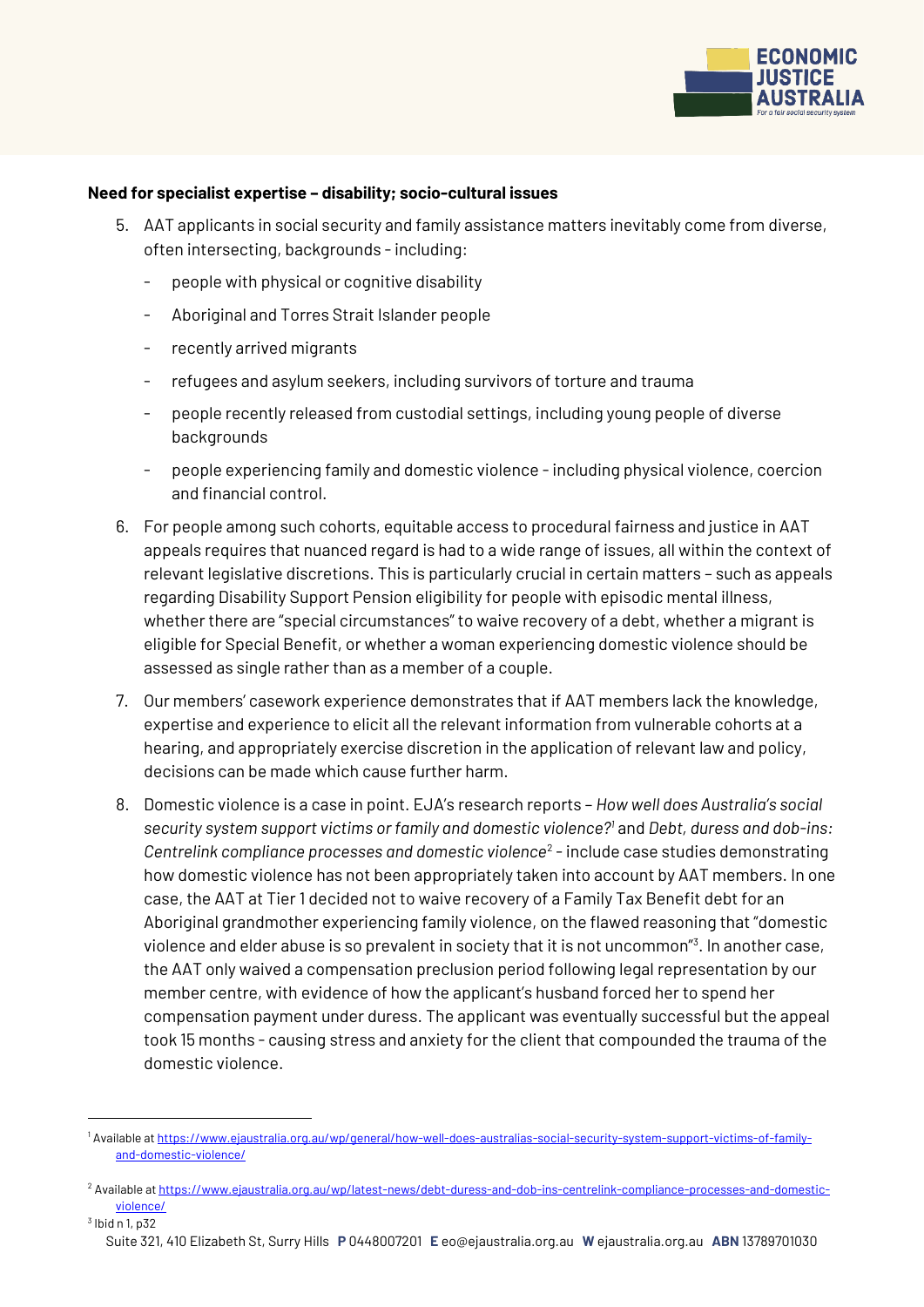

- 9. In another case study provided by one of our member centres, a refugee was refused re-grant of DSP after being in clinical care for depression, an anxiety disorder and post-traumatic stress disorder (PTSD) for eight years. The client also had a number of physical conditions – including a long-standing spinal condition, epilepsy, diabetes, vision problems and asthma. In deciding against the client, the AAT General Division member did not refer to the full scope of the client's evidence in the decision – evidence which in our member centre's view, clearly warranted re-grant of DSP. The client is now on JobSeeker Payment and struggles to comply with mutual obligations. He is at risk of falling into extreme poverty.
- 10. Another recent case from an EJA member centre highlights the need for the AAT to ensure that members assigned to social security matters have the knowledge and skills to manage the conduct of hearings where the applicant has a psychiatric disability. This can be a fundamental issue in appeals involving the exercise of discretion, such as debt waiver cases, and particularly in appeals against refusal of claims for DSP.
	- The client had appealed against a decision to reject a claim for DSP, their major condition being PTSD. They had represented themselves at the AAT Tier 1 hearing but the hearing was stopped when they became hysterical. The client advised the centre's solicitor that the AAT member "shouted" at them during the hearing, which made them extremely distressed. The solicitor agreed to represent the client at the AAT and the Tier 1 hearing was rescheduled, with the same member. At the rescheduled hearing it was immediately apparent to the representing solicitor that the AAT member was speaking very loudly, ostensibly shouting, because he was hard of hearing. The AAT member noted at the start of the new hearing that he felt the client had been evasive/not responsive to his questions when giving evidence previously.
	- The representing solicitor advises that the AAT member's manner at the rescheduled hearing was as described by the client at the original hearing – with the AAT member constantly interrupting the client's responses. English is the client's second language and it was apparent to the representing solicitor that the client was trying to answer questions very carefully, taking time to process the questions before answering. The interruptions were obviously distressing for the client – from the client's perspective the member was shouting, interrupting and talking over them.
	- Ultimately, the AAT member granted the client DSP but only because the solicitor was able to interrupt the AAT member, spell out the case and highlight the evidence supporting the client's eligibility for DSP. Without representation it is probable that this vulnerable applicant with significant psycho-social disability would have been unsuccessful with the Tier 1 appeal – and would not have appealed to the General Division.
- 11. Decisions in appeals seeking waiver of social security compensation preclusion periods can be particularly problematic when the AAT member lacks a nuanced approach to the exercise of discretion. This issue is explored in EJA's report, *Compensation preclusion periods and the impact of COVID-19<sup>4</sup>* , which presents a detailed analysis of recent AAT compensation preclusion period cases. The analysis and EJA member centre feedback indicates that COVID-

<u>.</u>

<sup>4</sup> Available a[t https://www.ejaustralia.org.au/wp/latest-news/compensation-preclusion-periods/](https://www.ejaustralia.org.au/wp/latest-news/compensation-preclusion-periods/)

Suite 321, 410 Elizabeth St, Surry Hills **P** 0448007201 **E** eo@ejaustralia.org.au **W** ejaustralia.org.au **ABN** 13789701030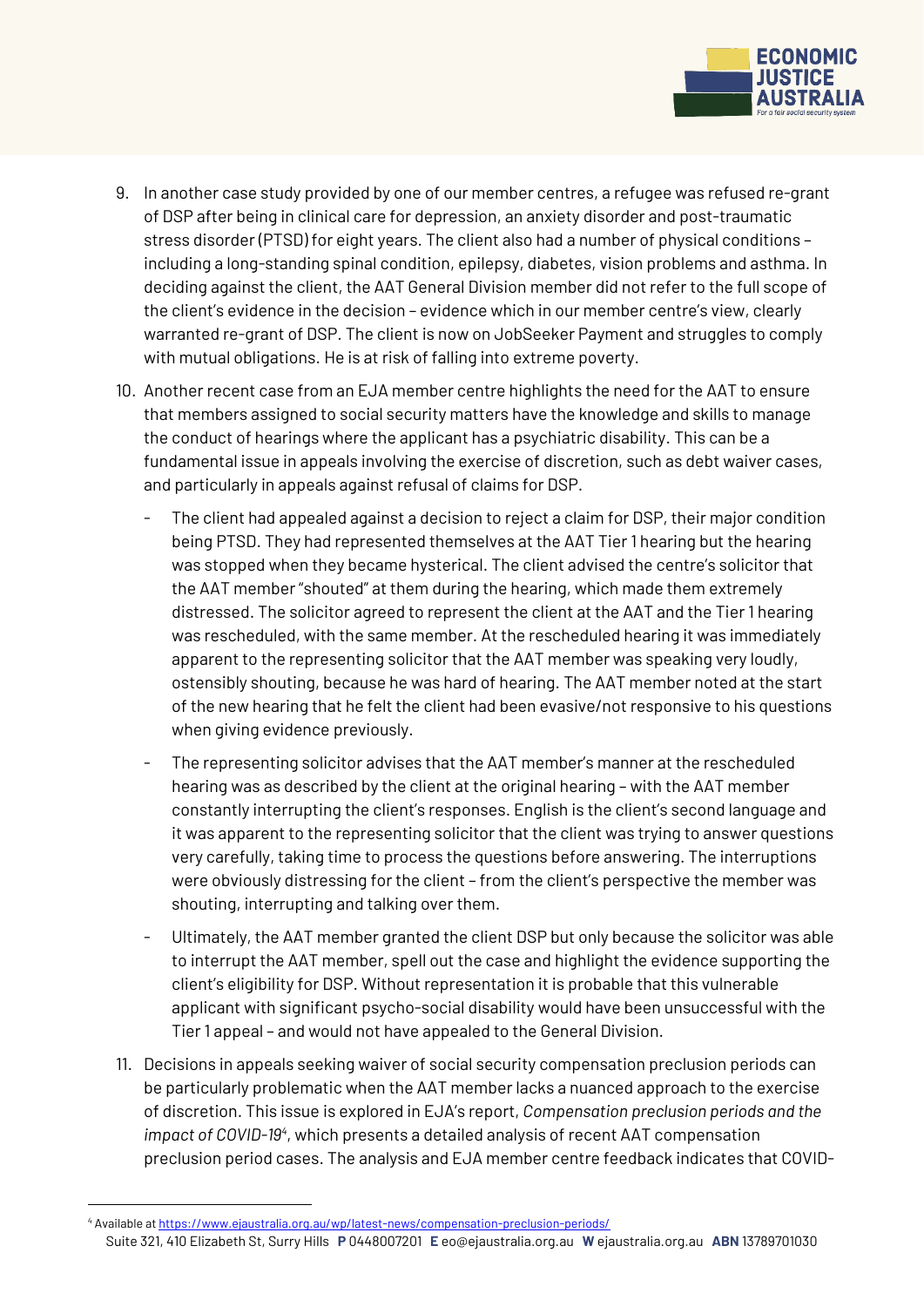

related issues have generally not being explored by AAT members in preclusion period cases, and that this appears to be attributable to AAT members having blinkered regard to Departmental policy quidelines.

### *Recommendation*

o *That AAT procedures be reviewed to ensure that assignment of AAT members to social security and family assistance matters has regard to members' background and specialist, non-legal expertise.*

### **Need for a litigation guardian**

- 12. Given the complexity of the social security system, and pressures on the limited resources of EJA members' services, and of Legal Aid, most people appearing before the AAT in social security and family assistance appeals are unlikely to have the benefit of legal representation.
- 13. The AAT has no power to appoint a litigation guardian for applicants who lack the capacity to represent themselves due to mental illness, psycho-social disability, intellectual disability or acquired brain injury, even where the applicant's affairs are managed by a public guardian due to that incapacity. The repercussions for such self-represented applicants can be particularly unfair where their disability is of fundamental relevance to the appeal – such as refusal of Disability Support Pension, imposition of a penalty for non-compliance with mutual obligations, or recovery of a substantial debt.
- 14. This problem was dramatically illustrated in the case of *Chen* and *Secretary, Department of Social Services* ([2019] AATA 560), in an appeal against a \$324,648 Disability Support Pension (DSP) debt resulting from a complex arrangement of trusts which had not been disclosed to Centrelink. Senior Member Puplick commenced the decision outlining his concerns about the applicant's mental health and lack of capacity to understand the proceedings, and noted the apparent absence of power to appoint a guardian to conduct the proceedings. The matter eventually found its way to the Federal Court by way of an appeal by Ms Chen against the decision of the General Division. She lost the appeal, and had costs awarded against her (*Chen* and *Secretary, Department of Social Services* (No 2) [2020] FCA 384). Ms Chen had no ability to represent her interests or provide the tribunal with material relevant to her appeal.

### *Recommendation:*

o *That the Administrative Appeals Tribunal Act 1975 be amended, to provide the power to appoint a litigation guardian where an AAT applicant lacks the capacity to understand the proceedings.* 

### **Addressing actual or perceived bias**

15. Having AAT members without the requisite skills, experience and expertise hearing complex social security and family law matters can lead to serious injustice, and actual or perceived bias.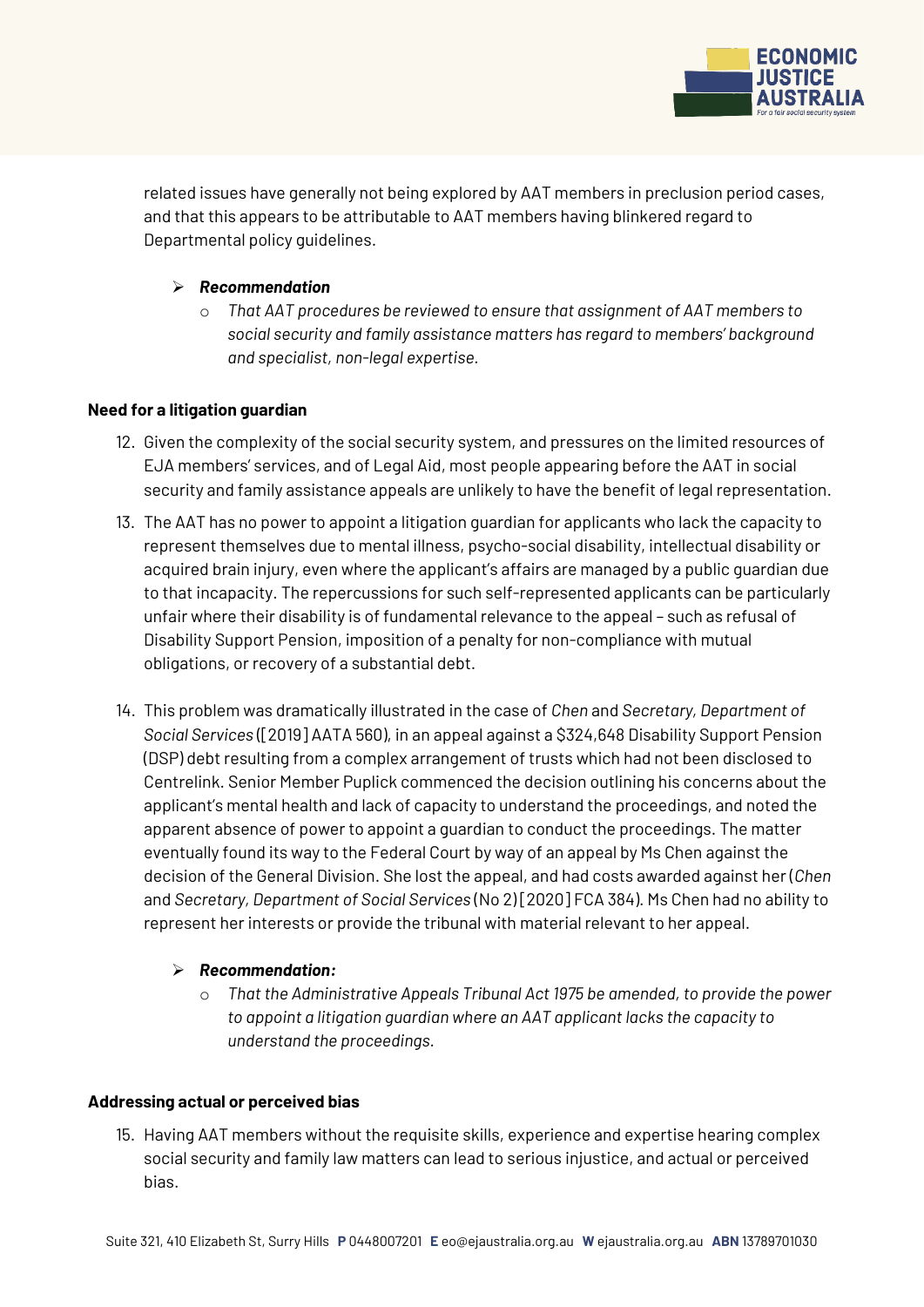

- 16. EJA member solicitors who appear regularly before the Tribunal advise that they are able to identify individual members who:
	- are less likely to conduct hearings in a manner that is conducive to procedural fairness given the appellant's background and any vulnerabilities
	- consistently fail to exercise the full breadth of available discretion in their decisionmaking
	- are likely to make errors in their application of law and policy.
- 17. A senior solicitor from one of our member centres observes:

"We have an inexplicably low success rate with certain members of the Tribunal and can predict, almost irrespective of the merits of the case, that we will need to appeal to the General Division. While we always prepare our matters with great care, with some members we know the first hearing is a merely the step to getting to the General Division so the matter can get a proper hearing or be settled."

- 18. Such inevitability of the need for a General Division appeal is frustrating and resourceintensive for legal services; for unrepresented applicants unable or loathe to appeal to the General Division, this represents a denial of justice.
- 19. Another practice's senior solicitor outlines the problems addressing perceived bias:

"Once you know which member has been appointed to a matter you will sometimes have an instant, and rightful, sense that an unsuccessful outcome is a foregone conclusion. This is particularly concerning when it is extremely difficult to successfully advocate for recusal or reconstitution. This issue is further compounded by the lack of opportunity to ventilate bias or apprehended bias arguments in the Federal Court, given our clients' general hesitancy and fear of a costs order being made against them if they choose to seek judicial review. Even in the face of advice that there are arguable grounds for success, without being able to guarantee that an unsuccessful judicial review application will not result in a costs order, clients just don't want to take the chance."

- *Recommendation:*
	- o *That the AAT publish the number of decisions affirmed, varied or set aside by each member, with a view to increasing oversight and transparency of AAT decisionmaking, and improving confidence in the Tribunal's independence.*

# **Need for targeted recruitment of AAT members; need for training**

20. We understand that social security law is not being taught in a substantive way by Australian law schools; social security may be touched on as part of 'administrative law', but the complexity of social security and family assistance law is such that this is inadequate. Access to specialist teaching via clinical law courses with specialist social security legal services partnering with law schools would be ideal, however, the potential to do this is inhibited by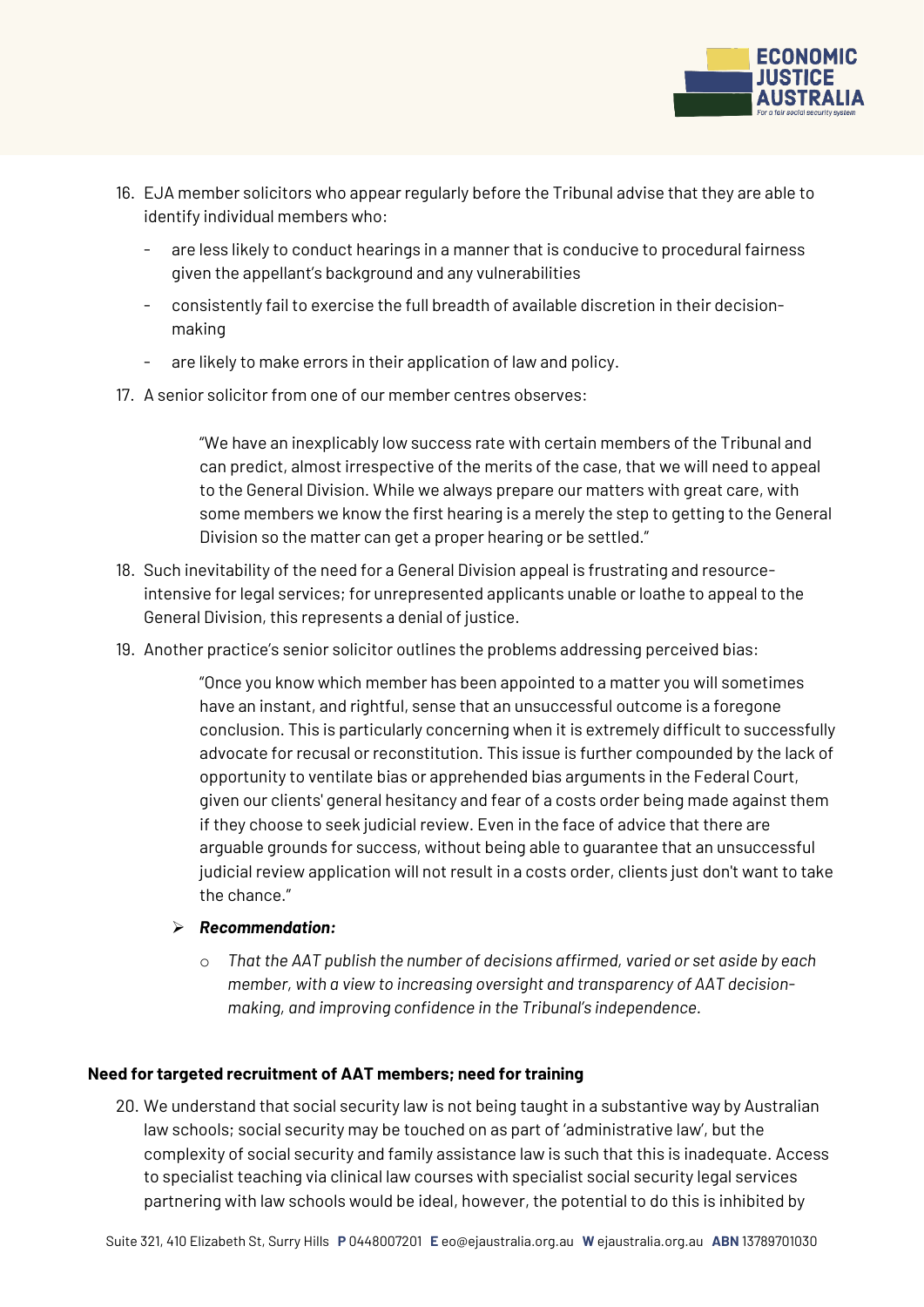

lack of federal funding. As the situation now stands, access to justice in relation to social security in the administrative review system is impeded by insufficient focus on social security in the law curriculum.

- 21. One of our member centres has recently had two cases at the AAT Tier 1 where the member made an error in the application of family assistance law. One of the decisions was in favour of the client; in the other decision, the member considered 'severe financial hardship', however, this was not a relevant consideration due to the timing of when the debt was raised and the existence of administrative error. The error led to recovery of only part of the debt being waived and not the whole debt. This mistake was disappointing as our member centre had represented the client at the Tier 1 hearing and provided written submissions. The client decided not to appeal further to the AAT General Division.
- 22. To reduce the likelihood of such injustices, serious impacts on vulnerable people, and the potential loss of confidence in administrative review, it is critical that AAT members are recruited with the expertise required for decision-making across the whole range of areas in which they are likely to be called upon to make decisions.
- 23. Given the complexity of ever-changing social security and family assistance legislation and the absence of social security law in law degree curricula, AAT members making social security/family assistance decisions should be provided with ongoing training in these areas of law.
- 24. There is also a need for ongoing professional development for AAT members regarding sociocultural issues. The AAT's offer to work with Economic Justice Australia to develop a training module for all AAT members in the Child Support and Social Services Division on the intersection of family and domestic violence and social security law is an example of a welcome development in this regard – a potential model for development of training programs for other key issues.

# *Recommendations:*

<u>.</u>

- o *That consideration be given to providing federal funding to enable specialist teaching via clinical law courses, with specialist social security legal services partnering with law schools*
- o *That AAT members hearing social security/family assistance matters be provided with ongoing training in these areas of law, and in relevant socio-cultural topics.*

# **Unmet legal need for social security/family assistance legal help**

25. There is an urgent need for specialist social security legal services to be adequately resourced to meet unmet demand for legal assistance. There are currently no specific funds for social security legal help provided under the National Legal Assistance Partnership<sup>5</sup>, despite the number of people affected by adverse social security and family assistance decisions daily – many of whom in vulnerable cohorts, unable to self-represent in appeals.

Suite 321, 410 Elizabeth St, Surry Hills **P** 0448007201 **E** eo@ejaustralia.org.au **W** ejaustralia.org.au **ABN** 13789701030 <sup>5</sup> <https://www.ag.gov.au/legal-system/legal-assistance-services/national-legal-assistance-partnership-2020-25>